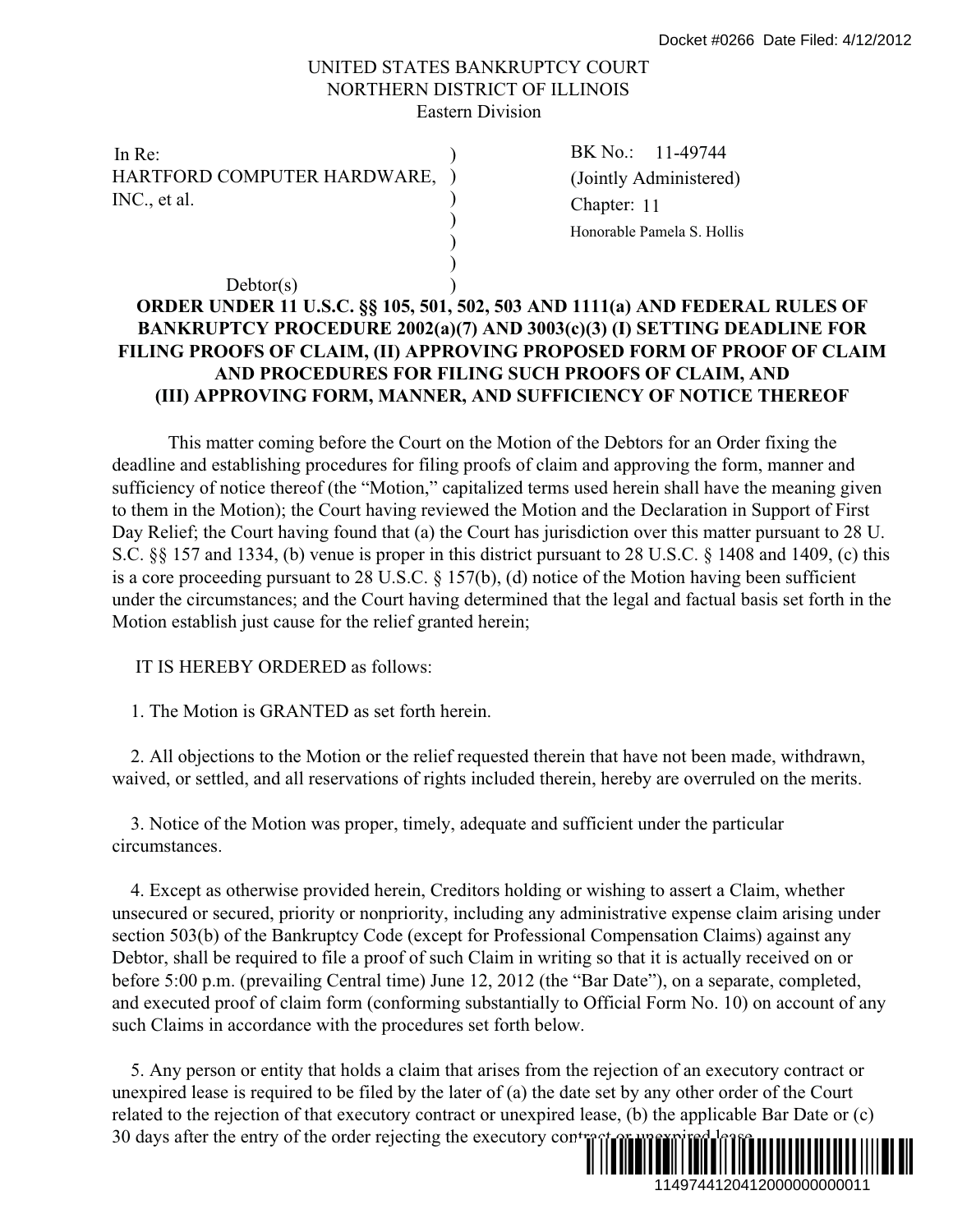6. If the Debtors amend or supplement the Schedules subsequent to the date hereof, the Debtors shall give notice of any amendment or supplement to the holders of claims affected thereby, and such holders shall be afforded 30 days from the date of such notice to file proofs of claim in respect of their claims or be barred from doing so, and shall be given notice of such deadline.

7. The following procedures for the filing of proofs of claim shall apply:

A. Proofs of claim must conform substantially to the Proof of Claim Form;

B. Proofs of claim must be filed either by mailing or delivering the original proof of claim by hand or overnight courier to Hartford Computer Claims Processing, c/o Kurtzman Carson Consultants, LLC, 2335 Alaska Avenue, El Segundo, CA 90245;

C. Proofs of claim will be deemed filed only when received by Kurtzman Carson Consultants, LLC on or before the applicable Bar Date;

D. Proofs of claim must (i) be signed; (ii) include supporting documentation (if voluminous, attach a summary) or an explanation as to why documentation is not available; (iii) be in the English language; and (iv) be denominated in United States currency; and

E. Proofs of claim are public documents and will be treated as if filed with the Office of the Clerk of the Bankruptcy Court. Further, proofs of claim must be filled out in their entirety as directed on Official Form No. 10 (including but not limited to whether such claim is secured or entitled to an administrative priority) by the applicable Bar Date or forever be barred.

 8. The following persons or entities shall be deemed to have filed a proof of claim prior to the applicable Bar Date:

A. Any person or entity that has already filed a proof of claim against any of the Debtors with the Clerk of the Bankruptcy Court for the Northern District of Illinois in a form substantially similar to Official Form No. 10;

B. Any person or entity whose Claim is listed on the Debtors' Schedules, provided that (i) the claim is not scheduled as "disputed," "contingent" or "unliquidated" and (ii) the claimant does not disagree with the amount, nature and priority of the Claim as set forth in the Schedules;

C. Any holder of a Claim that heretofore has previously been allowed by order of the Court;

D. Any person or entity whose Claim has been paid in full; or

E. Any holder of a Claim for which a specific deadline has previously been fixed by the Court.

 9. Nothing in this Order shall prejudice the right of the Debtors or any other party in interest to dispute or assert offsets or defenses to any Claim reflected in the Schedules. The Debtors also reserve their rights and any and all defenses provided for under Bankruptcy Rule 3002(c)(1).

 10. Any holder of a Claim against any of the Debtors who is required, but fails, to file a proof of claim on account of such Claim in accordance with this Order on or before the Bar Date shall (i) be forever barred, estopped, and permanently enjoined from asserting such Claim against the Debtors, their successors, or their property (or filing a proof of claim with respect thereto), (ii) not be treated as a Creditor (as defined in 11 U.S.C. § 101(10)) for purposes of voting on, and distribution under, any plan in these Chapter 11 Cases with respect to such Claim, and (iii) not be entitled to receive further notices regarding such Claim.

 11. The Bar Date Notice attached to the Motion as Exhibit A is approved and shall be deemed adequate and sufficient notice if served by first-class mail no later than five business days after entry of this order on:

A. the Office of the United States Trustee;

B. the Internal Revenue Service;